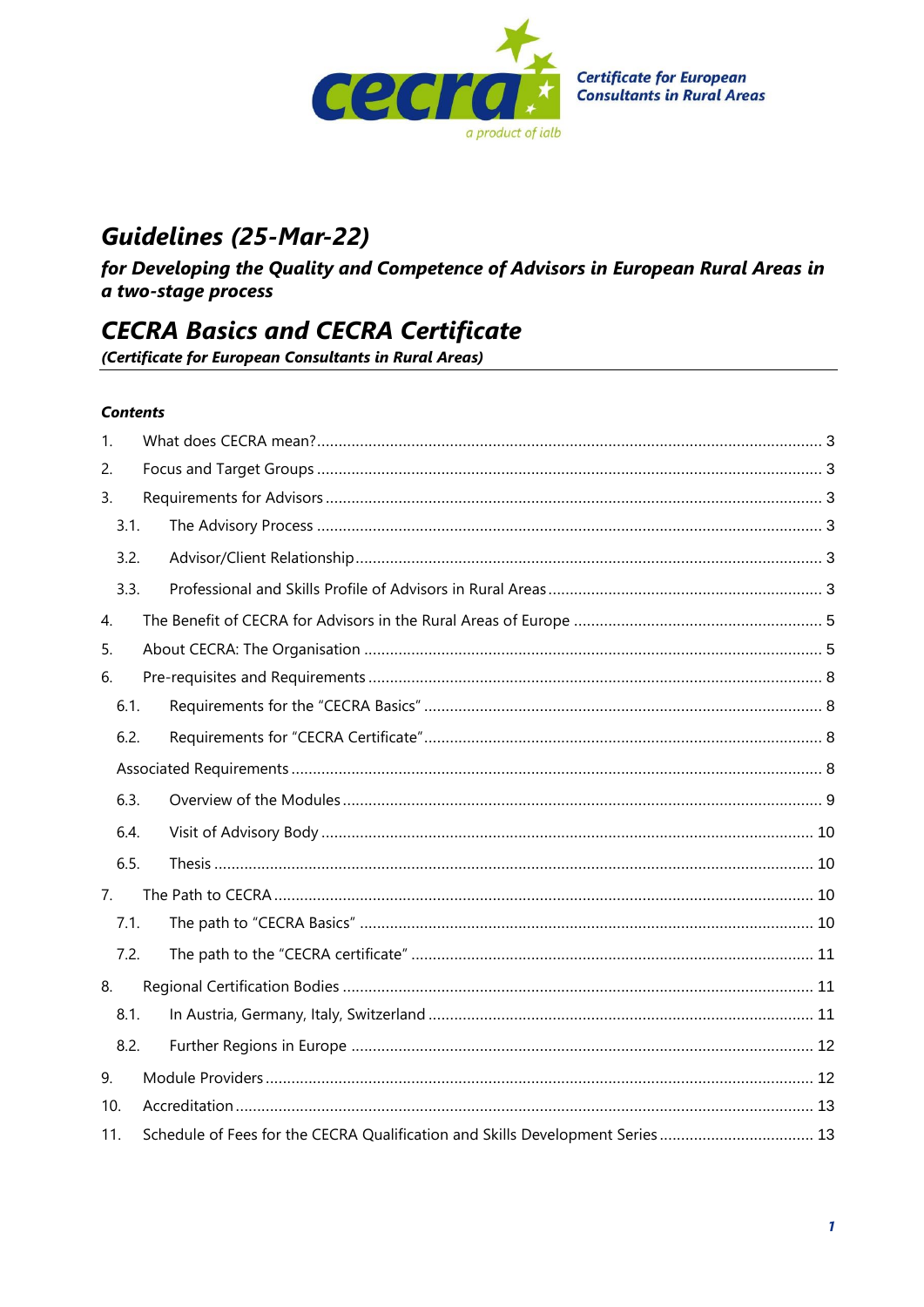#### *Annexes*

| Annex 1:   | <b>CECRA Module Descriptions</b>                            |
|------------|-------------------------------------------------------------|
| Annex 2:   | Requirements for the CECRA Certificate                      |
| Annex 3:   | Guidelines for the Research Visit (for Graduates)           |
| Annex 4:   | Guidelines for the Research Visit (for the body)            |
| Annex 5:   | Report and Reflection on Visit of Advisory Body             |
| Annex 6 a: | Requirements for the Thesis                                 |
| Annex 6 b: | Evaluation of the Thesis                                    |
| Annex 7:   | List of Contact Persons                                     |
| Annex 8 a: | Application for the Issuing of the CECRA Basics Certificate |
| Annex 8 b: | Application for the Issuing of the CECRA Certificate        |
| Annex 9:   | Criteria for CECRA Accreditation                            |
| Annex 10:  | Application for Accreditation                               |
| Annex 11:  | Application for Supplementary Module Accreditation          |
| Annex 12:  | Application for Re-Accreditation                            |
| Annex 13:  | Organizational Structure of CECRA                           |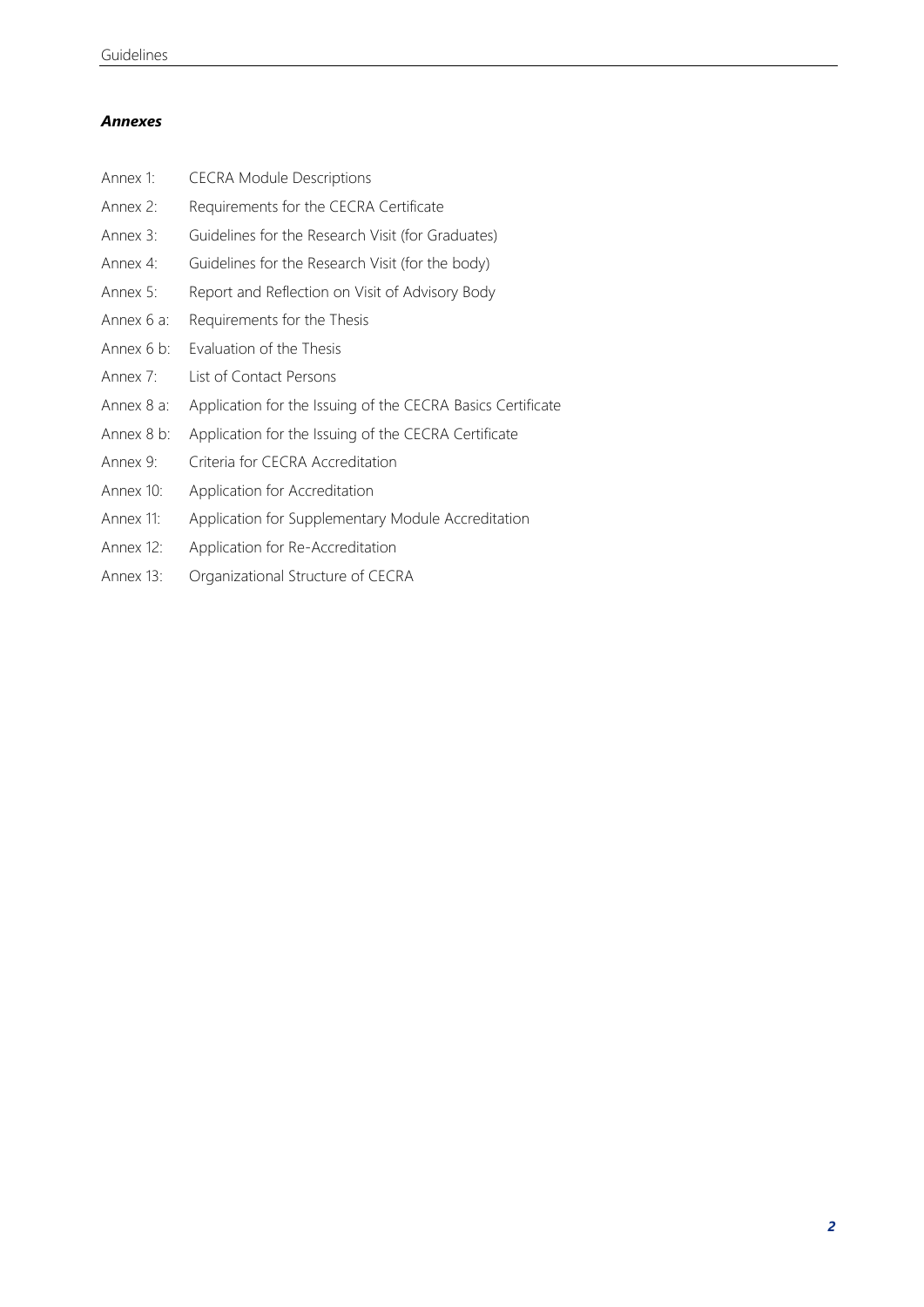# <span id="page-2-0"></span>*1. What does CECRA mean?*

The availability of competency development programmes for advisors and consultants in rural areas varies between and within countries. Those that are available often focus on knowledge rather than methodological skills development. Under the umbrella of the IALB (International Academy for Rural Advisory Services), standards were compiled over a four-year project phase (2009 – 2012) for a qualification and competence development program for consultants in rural areas. CECRA combines a seminar series consisting of various methodological modules with familiarization with rural advisory work in other regions and structures, and offers cross-border networking opportunities for the Certificate holder. The competency development program can be concluded with a basic certificate "CECRA Basics" and/or after fulfilment of all requirements with "CECRA Certificate". CECRA means Certificate for European Consultants in Rural Areas.

# <span id="page-2-1"></span>**2.** *Focus and Target Groups*

Because this training program is geared to developing methodological, social and personal advisory skills, it is suitable for all advisors working in rural areas, regardless of their advisory priorities. Hence, in addition to its focus on advisors for agricultural and household extension services, the CECRA competence development program is relevant for additional actors in the rural area, such as e.g. regional managers or leader-managers.

# <span id="page-2-2"></span>**3.** *Requirements for Advisors*

# <span id="page-2-3"></span>**3.1.** *The Advisory Process*

The advisory process is a target- and solution-oriented communicative relationship between client and advisor, actively shaped by both parties. In this process, the advisory service is bound to neutrality, and geared exclusively to the client's success. The advisor must possess sound social, personal and communication competencies, as well as expert knowledge and ongoing training, to successfully guide advisory processes. In addition to advising individual enterprises, this involves supporting cooperative ventures and cross-sector advisory projects, as well as organizing adult-education provision.

#### <span id="page-2-4"></span>**3.2.** *Advisor/Client Relationship*

To successfully cultivate a relationship, the advisor must be able to properly assess the personalities and situations of clients, in order to deal with them respectfully and support them empathetically throughout the advisory process.

In addition, the advisor will need to have mastered the communicative and methodological tools to understand the needs of clients and to support them to develop and implement effective strategies to achieve their goals.

# <span id="page-2-5"></span>**3.3.** *Professional and Skills Profile of Advisors in Rural Areas*

The professional requirements profile for advisors in rural areas varies greatly. However there are some common components such as:

Advisors in rural areas

- have specialized in agricultural, domestic and forestry disciplines, and/or rural development
- assist clients in problem-solving-processes
- are active in adult education, support projects, and promote the networking of actors in rural areas
- are self-employed, or are employed in the private or public sector
- work professionally on a technical, methodological and personal level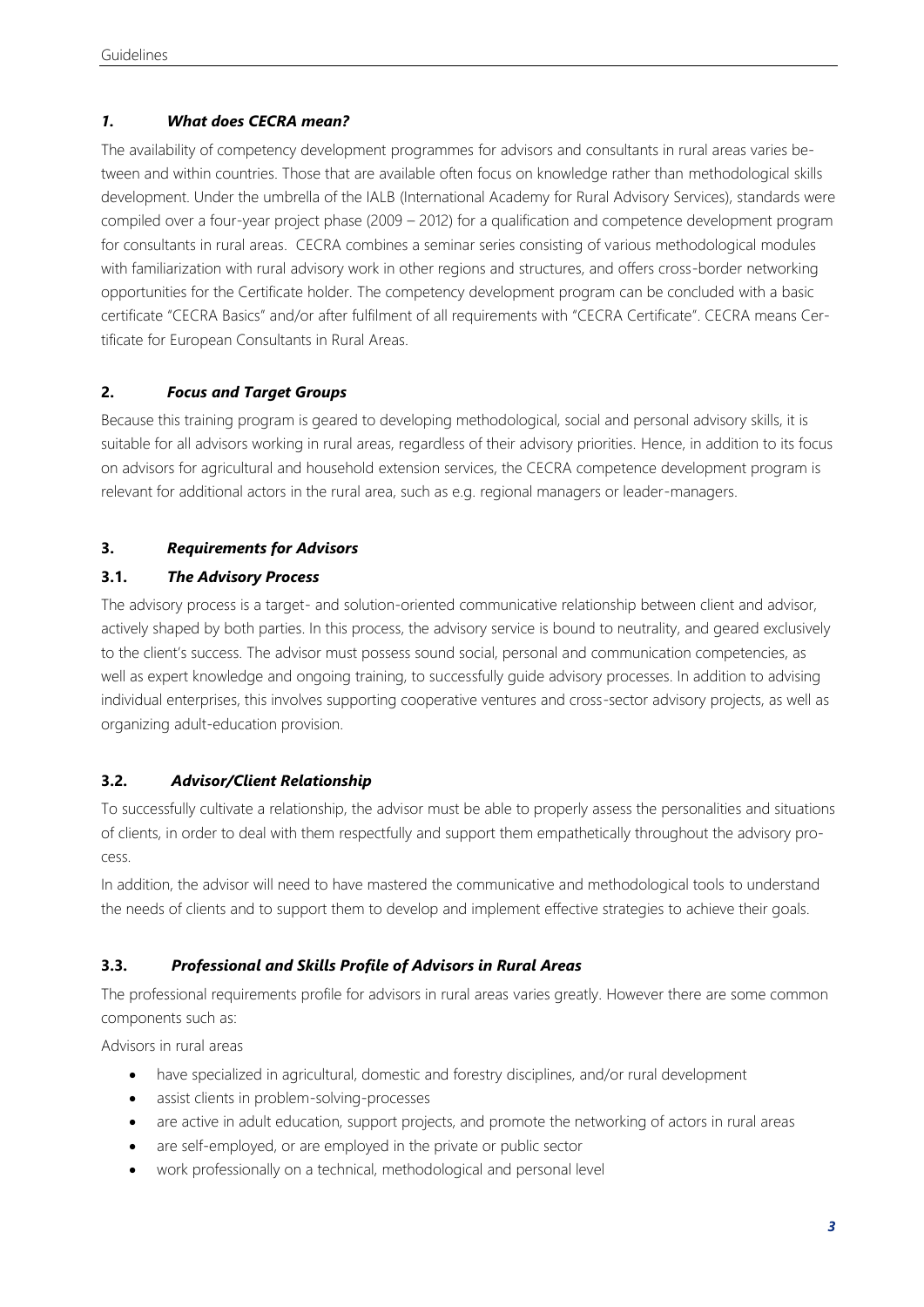- are capable of reflecting on their professional activity, their various advisory roles, and their personality profile, and of continuing their personal development
- treat advisory partners with esteem (conception of humanity)

To enable rural advisors to fulfil this requirements profile, two groups of skills are essential which can be divided into the following categories:

#### ▪ *Professional skills*

#### o **Methodological**

- Organisation of advisory processes in their different stages (relationship building, clarification of tasks, etc.)
- Understanding of one's role and advisory models (client-centred advice, etc.)
- Project management
- Moderation skills, media technology, visualization
- Process guidance, monitoring of processes of change
- Problem- and conflict-solving skills
- Adult and education management

#### o **Communication and social skills**

- Ability to cooperate, work in a team, and network
- Conversational skills (basics of communication, esteem, questioning techniques, active listening, etc.)
- Ability to form relationships
- Information literacy, high-profile knowledge transfer
- Ability to accept criticism; capable to handle conflicts
- o **Personal** (interpersonal and intrapersonal skills)
- Analytical faculties
- Personal appearance
- Self-organization
- Work organisation, working techniques, goal-oriented working
- Willingness to learn and change (change management)
- Intercultural competence
- Innovative thinking and acting
- Recognition of abilities and limits, reference to other specialists; Selfcare
- Self-reflection and reflection of work

#### ▪ *Professional competence / specialization*

Developing core professional knowledge or specialisation is not a CECRA function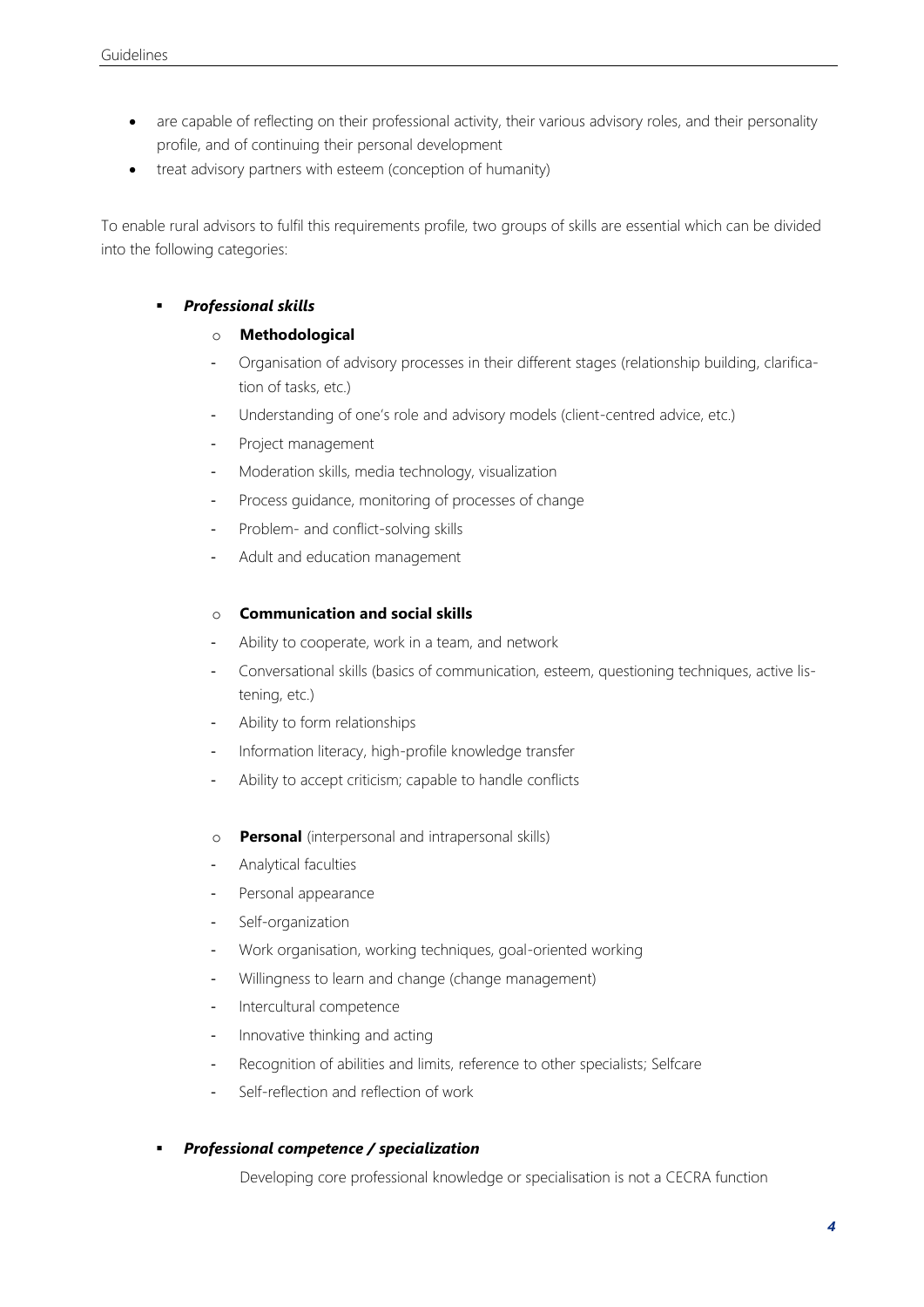#### <span id="page-4-0"></span>**4.** *The Benefit of CECRA for Advisors in the Rural Areas of Europe*

#### *For Certificate holders:*

- You acquire methodological, communicative, social and personal development knowledge and skills corresponding to the requirements of their position in the rural advisory sector.
- You gain experience with a strong practical orientation through participant-centred seminar work, and with extensive documentation of and reflection on advisory, educational and project work.
- You learn how to independently plan, execute, document, reflect on and evaluate individual and group advisory sessions, educational events, and projects.
- You reflect on your professional activity in various advisory roles as well as on your personal profile, and continue to evolve in both.
- You get to know like-minded colleagues as well as different advisory and educational bodies in other countries, and forge links with a functional cross-border network.
- You earn a certificate providing cross-border confirmation of the relevant advisory skills according to IALB standards (modules attended, associated requirements, capacity for reflection, 'thinking outside of the box'. The certificate "CECRA Basics" confirms the participation of the modules.

#### *For employers:*

- Strengthening of the personal and methodological skills of the advisor enhances the efficacy/effectiveness of rural extension
- Employers have staff with broader horizons
- Employers are able inter alia to provide evidence to clients, supervisory authorities or funders that they are using qualified staff
- An internationally impartial certificate issued by a public authority makes a stronger impression on the client
- Additional skills have the potential to reduce stress for consultants
- Positive image for the advisory organization

#### *For educational institutions:*

- The cooperation of the participating educational institutions enables complementary course provision and standardization of the modules
- The strengths and specializations of different institutions can be leveraged
- The cross-border, networked qualification of advisors leads to a comprehensive course provision that far exceeds the capabilities of a single training provider.

#### <span id="page-4-1"></span>**5.** *About CECRA: The Organisation*

#### *CECRA's owner*

CECRA's owner is the IALB. The IALB board decides on organizational and development issues .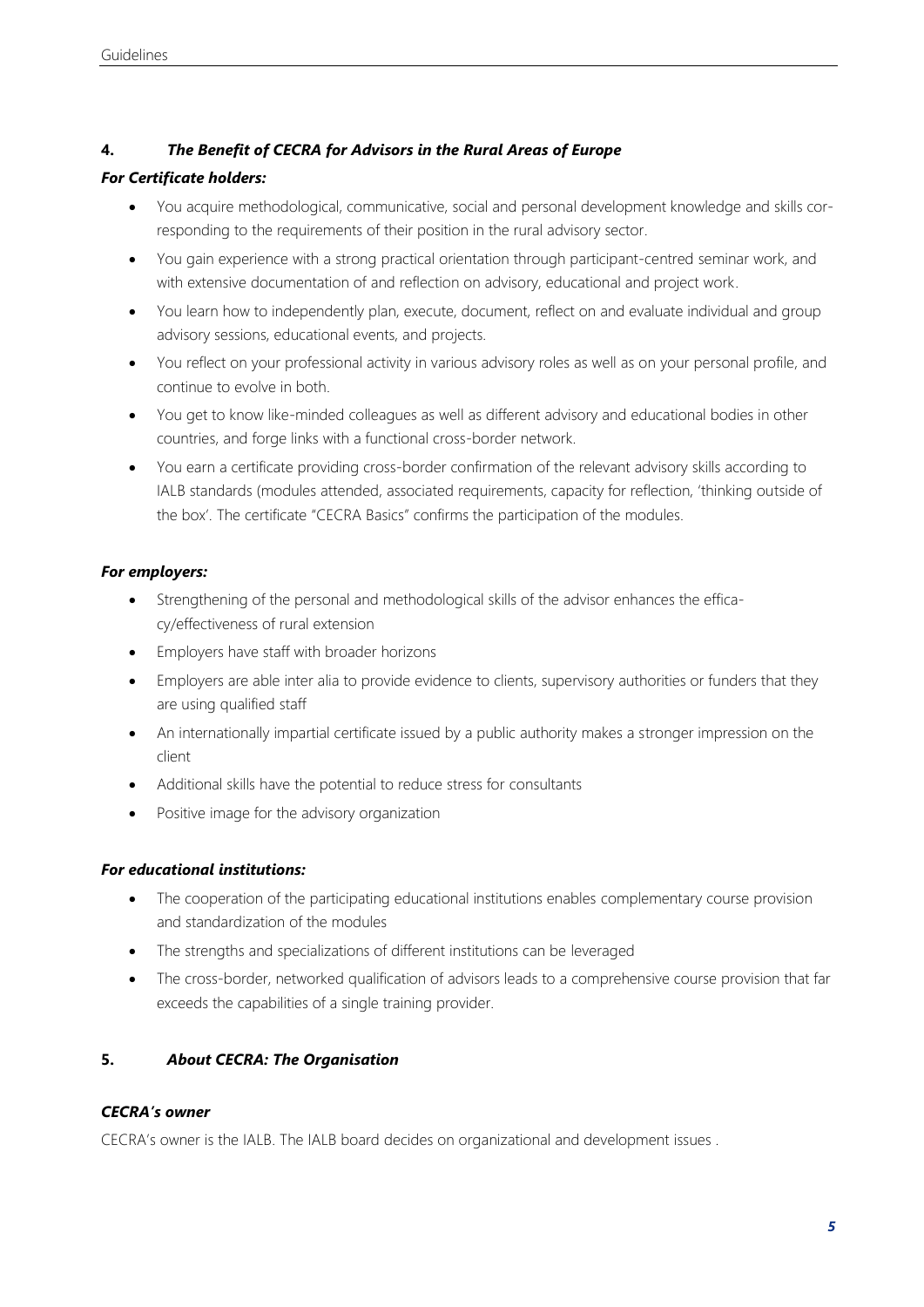#### *Cooperation partners*

The IALB concludes contracts with the cooperation partners (see [www.cecra.net\)](http://www.cecra.net/) for the professional and organizational implementation. Generally speaking, the cooperation partners are Regional Certification bodies, and may also be Module Providers. They delegate experts to the CECRA working group as required.

For European countries, EUFRAS (European Forum for Agricultural and Rural Advisory Services) organises and coordinates the CECRA program.

The collaboration on contents and structure of CECRA program between IALB and EUFRAS as well as the user agreement for the product "CECRA" is governed by its own cooperation agreement.

#### *Regional certification bodies*

The Regional Certification bodies advise potential Certificate holders and consider Certificate applications. As a rule, they are also Module Providers. Accredited institutions/ enterprises are further providers of modules. In the event of disputes, the IALB board has the final say.

#### *Tasks of the Regional Certification bodies:*

- The Regional Certification Bodies are in principle responsible for the certification process (for regional allocation, see Annex 7).
- They hold the responsibility and the costs for translation and adjustment of the content on the ongoing updating of all CECRA documents, respectively to the national language.
- They publish all CECRA documents on CECRA homepage in their national language [\(www.cecra.net\)](http://www.cecra.net/). They advertise the CECRA annual program and the CECRA modules offered in their respective country programs.
- They play a significant role in participant recruitment.
- They receive the candidates' applications for "CECRA Basics" and "CECRA Certificate" (verification of compliance with the associated requirements, confirmations of equivalence, assessment of thesis, etc.), charge certification fees, process applications (together with a second certification body, in keeping with the 'four-eyes' principle), decide on certification, and forward applications with their decision to the IALB offices or EUFRAS CECRA Office.
- They provide general advice on CECRA further training.
- They provide bodies for the cross-border research visit to a body, as required.
- They carry out a preliminary assessment / benchmarking for the participants, as required (subject to a fee).
- They task the IALB office or EUFRAS CECRA Office with the issuing of the CECRA Certificate and the charging of the fee for the certificate.

#### *CECRA Working Group*

The IALB appoints a CECRA Working Group (CECRA-WG) for the operational implementation. CECRA-WG is composed of (i) representatives of the Regional Certification Bodies in the German-speaking countries, (ii) of the head of EUFRAS CECRA-WG and (iii) of a chairperson from a Regional Certification Body of other European countries. The implementation and development of CECRA is monitored by the appointed CECRA-WG. The Members of the Working Group are nominated by the Regional Certification Bodies themselves and communicated to the IALB board, and elect a Chairperson in each case. This regulation applies also to EUFRAS.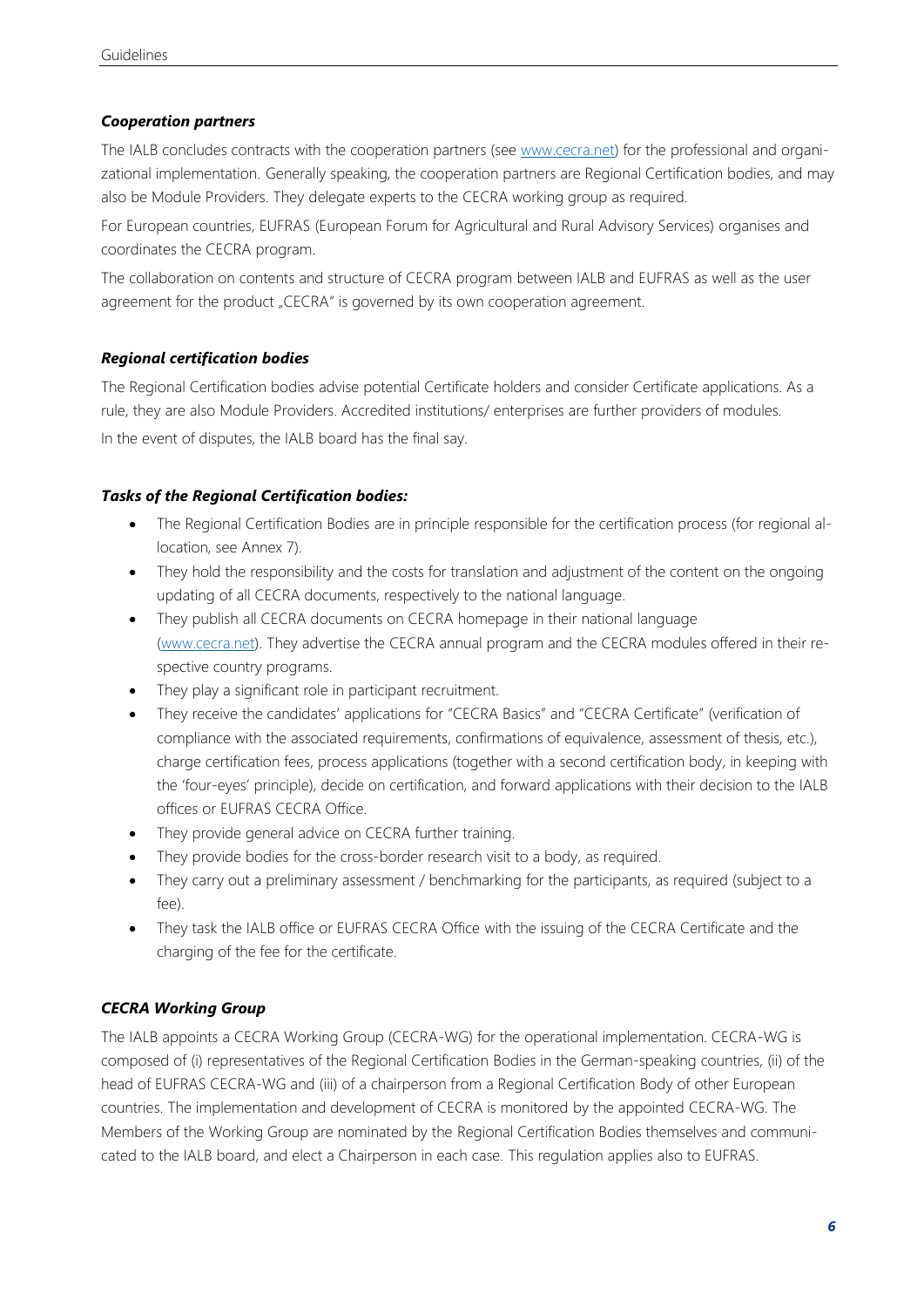#### *Tasks of the CECRA Working Group:*

- The Working Group is responsible for the monitoring, implementation and development of CECRA, especially of the Guidelines with the IALB standards.
- It has formal oversight of CECRA.
- It decides by unanimous agreement on the accreditation of potential Module Providers according to the criteria for CECRA accreditation. EUFRAS CECRA Working Group decides on potential module provider of their member states.
- The working group cooperates intensively with Module Providers and the EUFRAS CECRA-WG or the EUFRAS CECRA Office.
- It draws up a joint CECRA annual program.
- It supports in advertising the CECRA training series.
- It handles further technical and content-related tasks for the IALB office.
- It carries out evaluations on a continuous basis.
- It reviews the financial transactions of CECRA.
- The Chairperson reports to the IALB Management.

# *Tasks of the Module Providers:*

- The Module Providers indicate the CECRA course provision in their annual country programs and in the single course advertisements, and forward a list of the offered modules to the CECRA WG Chairperson for the creation of a joint CECRA annual program.
- They publish and advertise the joint CECRA annual program in their own individual programs.
- They conduct participant recruitment. They create the specific module program of their institution and the necessary course documents of the modules offered in each case, bearing in mind the jointly developed IALB standards.
- They accept registration for CECRA modules, and run the advertised modules when the stipulated minimum number of participants is reached.
- Up until 6 weeks before the start of the seminar, they reserve at least 4 places in the CECRA modules for participants aspiring to the certificate; beyond this point, authorisations are only granted according to the places available (the registration deadlines of the respective providers apply).
- They issue confirmations of participation for the CECRA modules that have been run.
- They evaluate the individual modules according to the respective systems of the Module Providers; upon request, the evaluation results are to be submitted to the IALB office as proof.

#### *Tasks of the IALB office in connection with CECRA:*

- The IALB office supports the IALB Management, the CECRA-WG and the Regional Certification Bodies in the advertising of the CECRA qualification and skills development series in the countries of Europe (homepage, folder, print, fairs, exhibitions, conferences for further education and training).
- They support the Working Group in the preparation and dispatch of the CECRA annual program.
- They accept and proof applications for "CECRA Basics" from participants from Austria, Germany, Italy, and Switzerland.
- They issue the certificate "CECRA Basics".
- They forward the requests of external participants for preliminary assessments of attendance requirements and confirmations of equivalence to individual Regional Certification Bodies.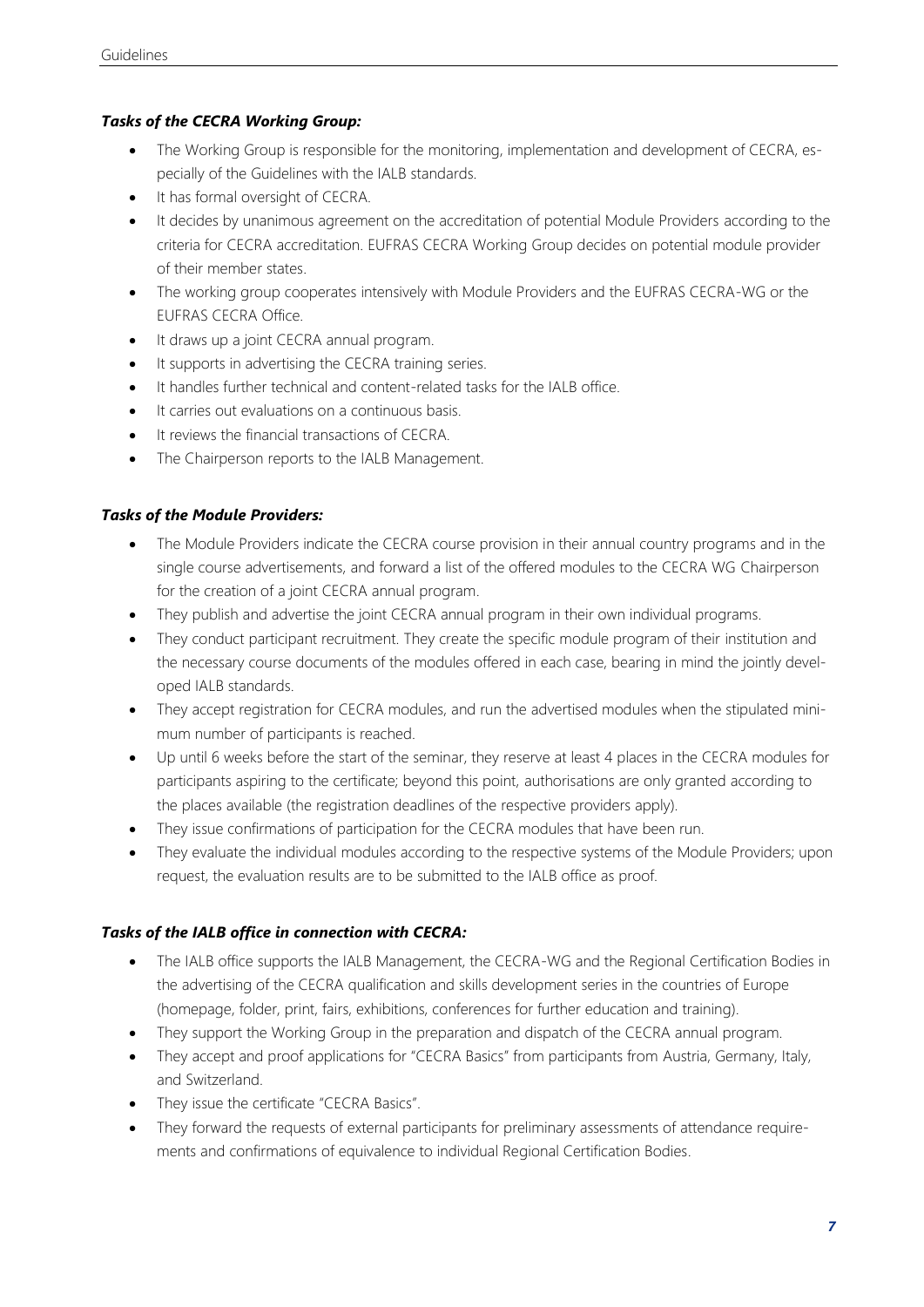- They accept applications from external participants for the CECRA Certificate and forward them to a Regional Certification Body. They document all applications to "CECRA Basics" and "CECRA Certificate".
- They issue invoices for administration fees.
- They issue the CECRA Certificate upon the approval of a Regional Certification Body.
- They collect and document the Module Providers' evaluations of the entire CECRA further-education series.
- They send links to online evaluations to all certificate holders.
- They collect and document applications for accreditation, forward them to the CECRA-WG Members, issue invoices for accreditation fees, and issue the accreditation notification.

#### *Tasks of EUFRAS Office in connection with CECRA:*

- They accept and proof applications for "CECRA Basics" from participants from Europe.
- They issue the certificate "CECRA Basics" after confirmation by the Regional Certification Bodies.
- They issue the "CECRA Certificate" after confirmation by the Regional Certification Bodies.
- They issue invoices for administration fees.
- They collect and document applications for accreditation, forward them to the EUFRAS-WG Members, issue invoices for accreditation fees, and issue the accreditation notification.

#### *CECRA Organizational Structure* see annex 13

#### <span id="page-7-0"></span>**6.** *Pre-requisites and Requirements*

#### <span id="page-7-1"></span>*6.1. Requirements for the "CECRA Basics"*

To earn the basic certificate, attendance at the necessary modules (module confirmation, see Chap. 6.3) is required. The certificate "CECRA Basics" has to be applied within five years, whereas five years count on the date of the first module participation.

#### <span id="page-7-2"></span>*6.2. Requirements for "CECRA Certificate"*

To earn the certificate, attendance at the necessary modules (module confirmation, see Chap. 6.3) as well as compliance with the associated requirements is required:

#### <span id="page-7-3"></span>*Associated Requirements*

- ➢ Preparatory training: completed degree course or completed vocational training
- ➢ At least two years experiences in advisory work within the last seven years until application for CECRA certificate
- ➢ Attendance at an event (presence or online) in another country or another federal state, which serves the professional training (accepted are attendance of modules, events like conferences on advisory work, professional excursions… ).
- ➢ Visit of Advisory Centre/Advisory Services (at least 2.5 days, excluding travel there and back, in another country or state (e.g., IALB networking week) (see 6.4)
- ➢ Submission of thesis (documentation and self-reflection based on a practical example) (see 6.5).

At the time of application, no individual performance (e.g. module participation) should be older than seven years.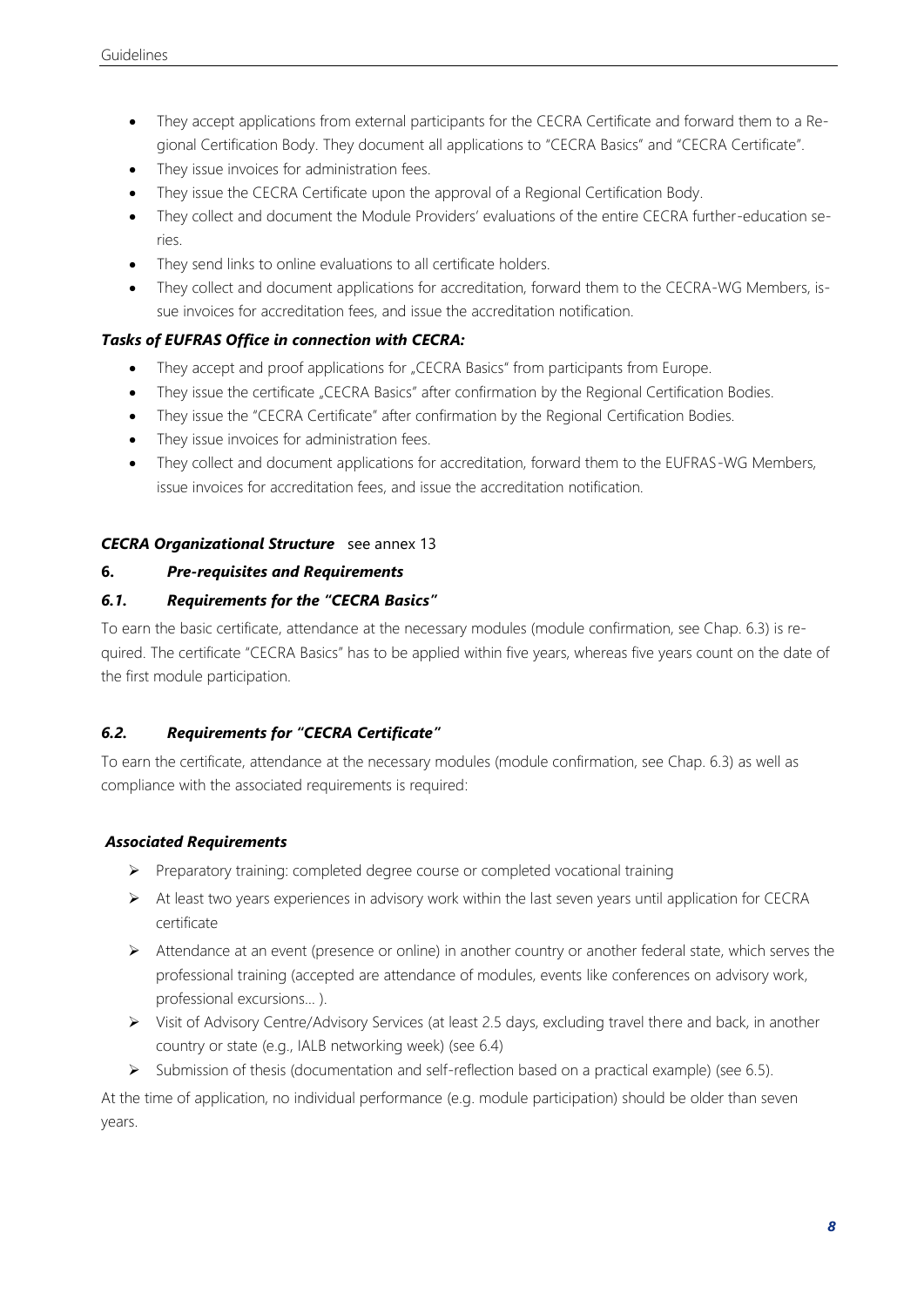#### <span id="page-8-0"></span>*6.3. Overview of the Modules*

Owing to their importance for the advisory process, two of the modules are deemed essential, making their attendance compulsory.

A further three elective modules from the overall program are to be selected and completed (see following summary as well as Annex 1).

Of the five modules required to earn the certificate, at least one compulsory and one elective module must be completed in attendance.



Each module consists of at least 12 hours of physical or online presence (approx. 2 days) as well as additional selfstudy (literature review, own in-depth studies) and the application of the relevant topic in day-to-day advisory work with a minimum time investment of 18 hours.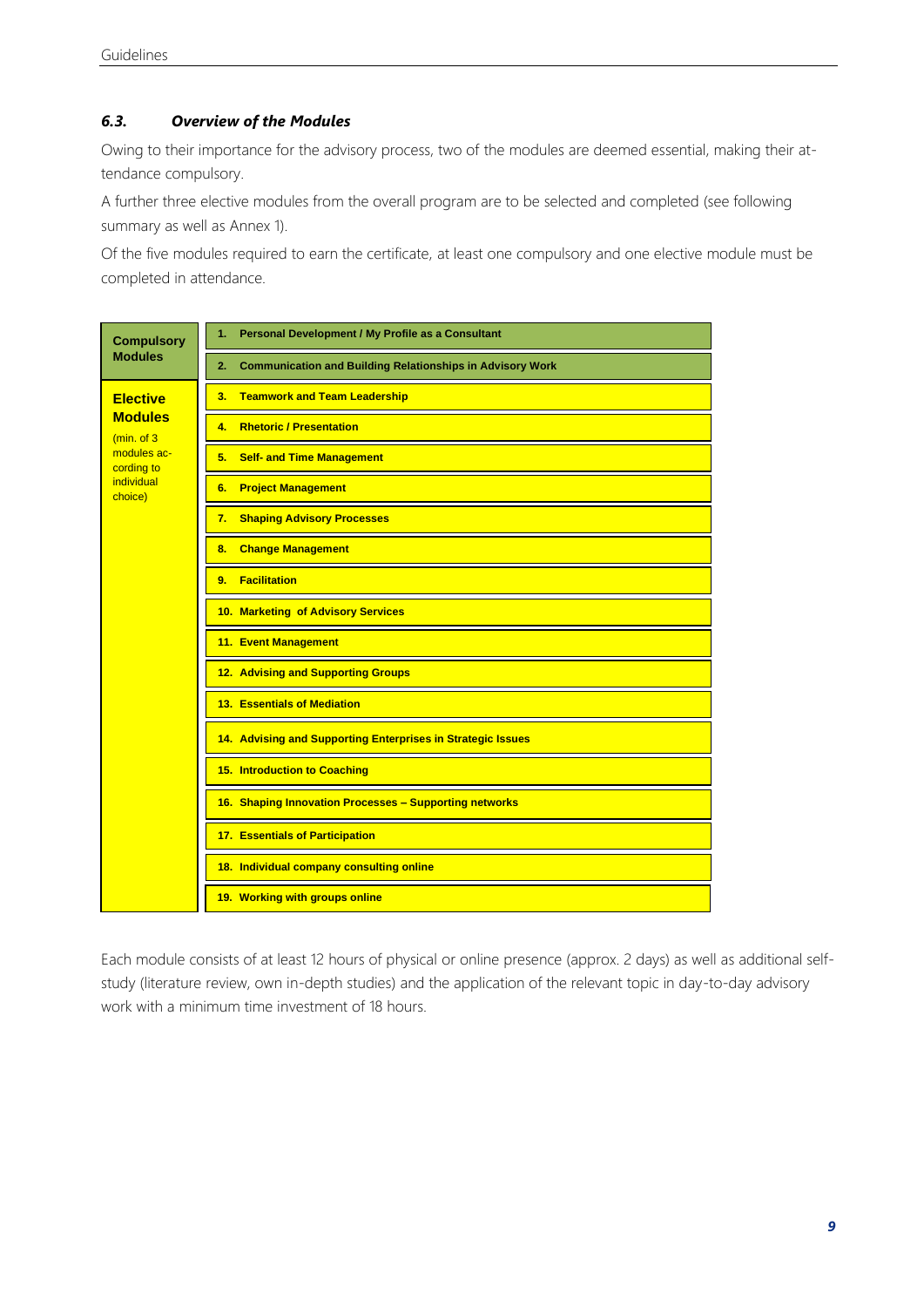# <span id="page-9-0"></span>*6.4. Visit of Advisory Body*

Before the planned visit to a body, contact is to be made with the Regional Certification Body, and both the body to be visited and the schedule of events are to be coordinated.

Advisory institutions where attending CECRA candidates come into contact with advisory clients are particularly suitable.

For purposes of preparation, guidelines are available for the visited body/ advisory organization (Annex 4) as well as for the researching of the body by the CECRA candidate (Annex 3).

The form for confirmation of the research visit to the body (Annex 5) can be used as proof and reflection of the research visit when submitting the application for certification.

#### <span id="page-9-1"></span>**6.5.** *Thesis*

In the thesis for the CECRA Certificate the candidate has to show his ability to reflect on her/his specific advisory process.A documentation of advisory services provided to an individual, a family, or a business community is required

Among other things, the justification for the choice of practical example, the content of the advisory process, interventions and their effects, the conclusions for the own development as an rural advisor, and to this end, the reflection on one's own role and relation to client with strengths and weaknesses are evaluated (see Annex 6).

# <span id="page-9-2"></span>**7.** *The Path to CECRA*

An overview of the path to CECRA, from registration and the necessary preconditions up to the achievement of the certificates, is set out below:

# <span id="page-9-3"></span>*7.1. The path to "CECRA Basics"*



The application form of "CECRA Basics" is enclosed at Annex 8 a.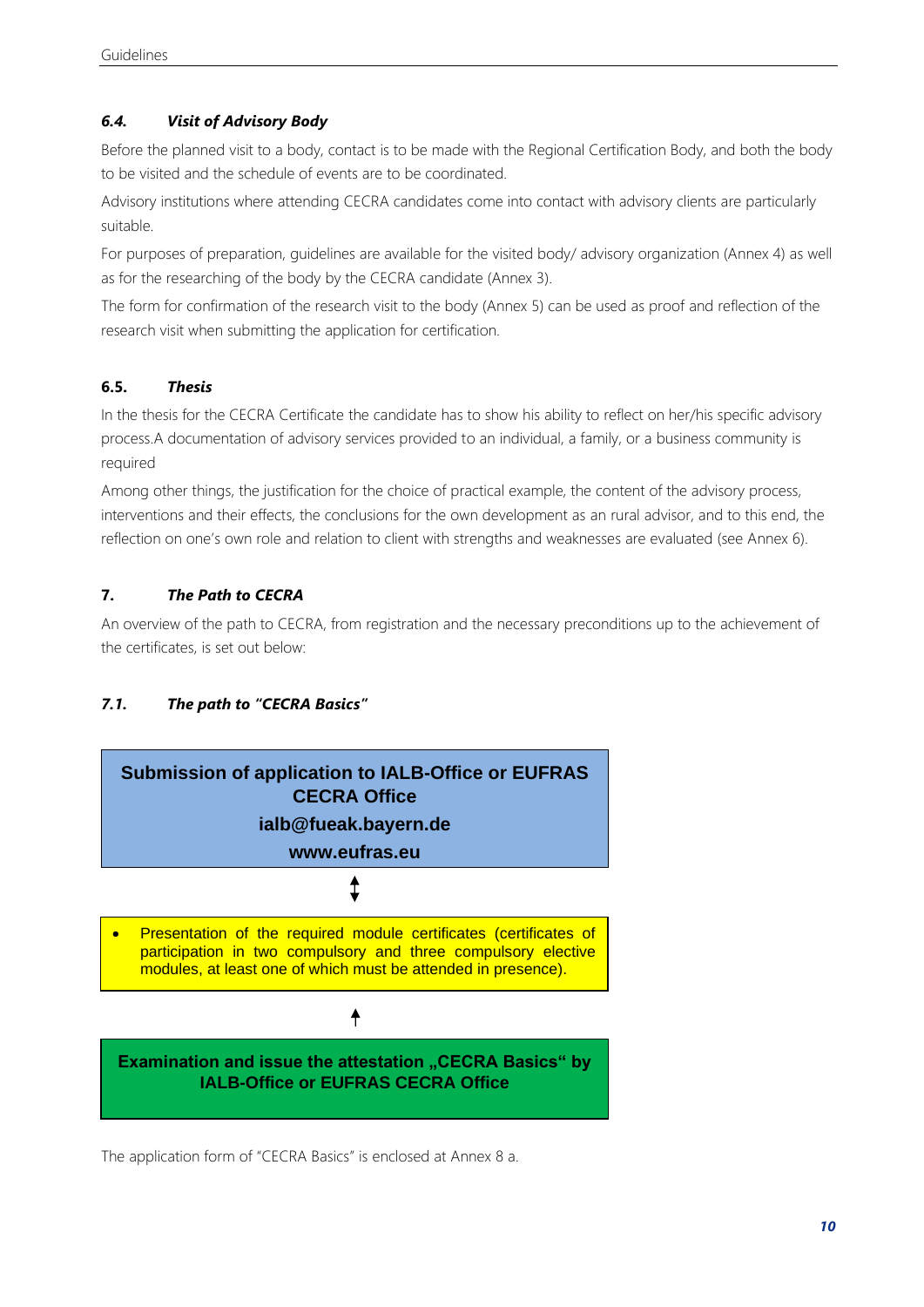# <span id="page-10-0"></span>*7.2. The path to the "CECRA certificate"*

# **Submission of application to a regional CECRA Certification Body**

[www.cecra.net](http://www.cecra.net/)

[www.eufras.eu](http://www.eufras.eu/)

# ↨

- Completed degree course or completed vocational training
- At least two years' relevant professional experience within the last five years prior to application for the CECRA Certificate
- Submission of the necessary module-completion certificates (confirmation of attendance of two compulsory and at least three elective modules; thereof at least one of each in presence)
- Submission of thesis (documentation and self-reflection based on a practical example)
- Attendance of an event lasting at least one day in another country or another German federal state
- Visit of Advisory Body (at least 2.5 days, excluding arrival and departure) in another country or another German federal state) with moderated knowledge sharing, e.g. IALB Network Week

# **Examination by a regional CECRA Certification Body, cross-checking by a second Regional Certification Body ("four eyes" principle) Issuing of the Certificate by CECRA offices or EUFRAS CECRA Office**

 $\ddagger$ 

The requirements for the thesis and the application for the issuing of the Certificate are provided in Annexes 6 and 8, respectively.

The application for the issuing of the CECRA Certificate is to be submitted to a Regional Certification Body in the country of residence of the applicant (see Annex 7 for regional allocation).

#### <span id="page-10-1"></span>*8. Regional Certification Bodies*

#### <span id="page-10-2"></span>*8.1. In Austria, Germany, Italy, Switzerland*

- AGRIDEA, CH-Lindau [www.agridea.ch,](http://www.agridea.ch/) cecra@agridea.ch
- State Management Academy of Food, Agriculture and Forestry (FÜAK), D-Landshut, Germany [www.fueak.bayern.de,](http://www.fueak.bayern.de/) jens.nebe@fueak.bayern.de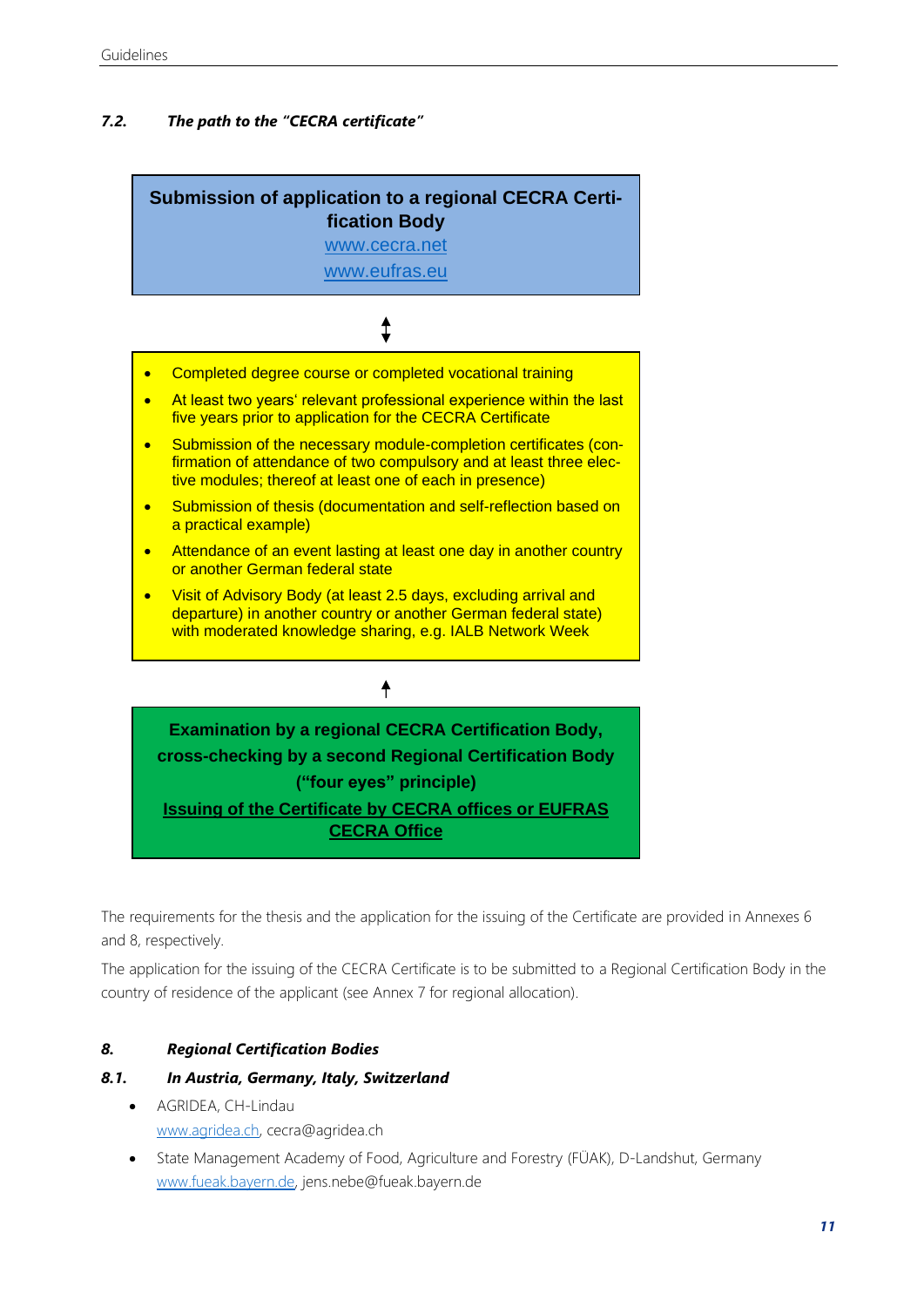- University College for Agrarian and Environmental Pedagogy,A-Wien, Austria [www.agrarumweltpaedagogik.ac.at,](http://www.agrarumweltpaedagogik.ac.at/) liane.kaipel@agrarumweltpaedagogik.ac.at
- State Institute for Agriculture, Nutrition and Rural Areas (LEL), D-Schwäbisch Gmünd, Germany [www.lel-bw.de,](http://www.lel-bw.de/) cecra@lel.bwl.de
- Hessen State Department of Agriculture Rauischholzhausen Educational Seminar (LLH), D-Ebsdorfergrund, Germany [www.llh.hessen.de,](http://www.llh.hessen.de/) cecra@llh.hessen.de

Regional allocation (Annex 7)

#### <span id="page-11-0"></span>*8.2. Further Regions in Europe*

- University of Santiago de Compostela, Spain
- TEAGASC the Irish Agriculture and Food Development Authority, Ireland
- Ltd. Latvian Rural Advisory and Training Centre, Lattvia
- Chamber of Agriculture and Forestry of Slovenia, Slovenia
- Lithuanian Agricultural Advisory Service, Lithuania
- National Agricultural Advisory Service, Bulgaria
- Agricultural University of Athens, Greece
- Institute for Science Application in Agriculture

Regional allocation (Annex 7)

#### <span id="page-11-1"></span>**9.** *Module Providers*

- University of Santiago de Compostela, Spain
- TEAGASC the Irish Agriculture and Food Development Authority, Ireland
- Ltd. Latvian Rural Advisory and Training Centre, Lattvia
- Chamber of Agriculture and Forestry of Slovenia, Slovenia
- Lithuanian Agricultural Advisory Service, Lithuania
- National Agricultural Advisory Service, Bulgaria
- Agricultural University of Athens, Greece
- Institute for Science Application in Agriculture
- AGRIDEA, CH-Lindau, Switzerland
- State Management Academy of Food, Agriculture and Forestry (FÜAK), D-Landshut, Germany
- University College for Agrarian and Environmental Pedagogy, A-Vienna, Austria
- State Institute for Agriculture, Nutrition and Rural Areas (LEL), D-Schwäbisch Gmünd, Germany
- Hessen State Department of Agriculture Rauischholzhausen Educational Seminar (LLH), Ebsdorfergrund, Germany